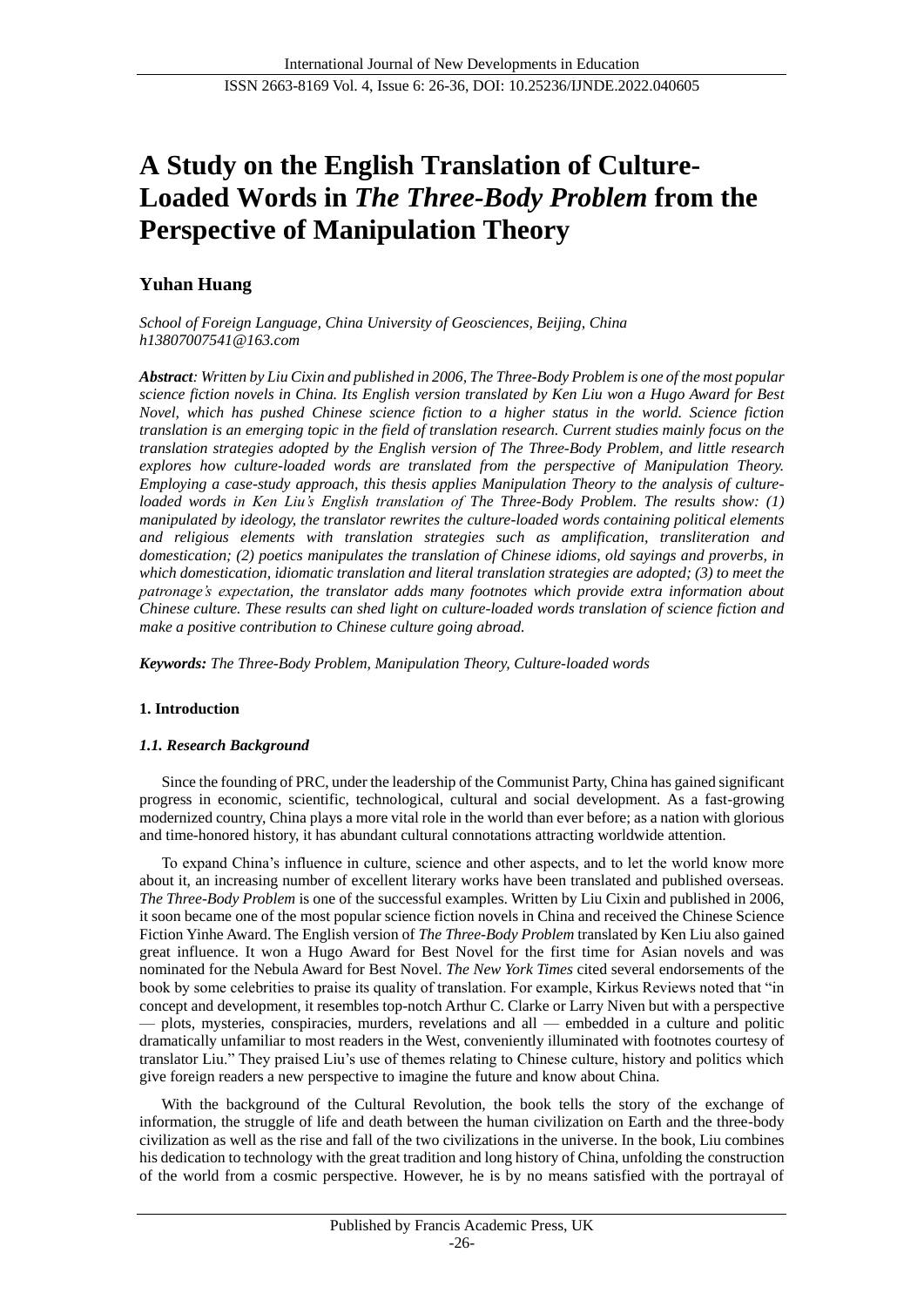technology, but he is deeply contemplative of the fate of humanity. Liu intended to create a literary style with Chinese cultural characteristics so as to set a monument of Chinese science fiction in the world.

## *1.2. Research Significance*

Without doubt *The Three-Body Problem* has popularized Chinese science fiction around the world. Since the novel combines Chinese culture background with science description, a good translation of cultural expressions or culture-loaded words in it can better promote Chinese culture and facilitate the cultural exchange between China and other countries.

Many studies focus on the translation strategies in the English version of *The Three-Body Problem* from the perspective of different translation theories such as Skopos Theory, Relevance Theory, Functional Equivalence Theory, Eco-translatology, Newmark's theory of semantic translation and communicative translation, etc. However, little research explored how culture-loaded words are translated under the manipulation of three factors, namely ideology, poetics and patronage.

### *1.3. Research Questions and Methodology*

This thesis intends to explore how the three manipulating factors of ideology, poetics and patronage influence the translation of culture-loaded words in *The Three-Body Problem*. To be more specific, this thesis aims to answer the following research questions:

(1) In the English version of *The Three-Body Problem*, how do ideology, poetics and patronage manipulate the translation of culture-loaded words respectively?

(2) In the English version of *The Three-Body Problem*, what translation strategies are adopted in translating culture-loaded words?

A case-study approach will be used with the application of the Manipulation Theory to analyze the translation of culture-loaded words in *The Three-Body Problem*. Specifically, the culture-loaded words will be collected from the English version of *The Three-Body Problem.* Then the study will analyze the translation strategies used in the examples. Finally, the study will analyze each example how the three factors manipulate the translation of the words.

## **2. Literature Review**

## *2.1. Culture-loaded Words*

#### *2.1.1. Definition and Classification*

As the carrier of national culture, language can convey culture and information. Some specific cultural terms reflecting unique cultural norms can be called culture-loaded words. Some foreign scholars analyzed culture-loaded words from the linguistic aspect at the beginning. A famous linguist Lado (1972) made a definition in his work, "Culture-loaded words are lexical items which have similar primary meaning in both L1 and the L2, but they are different in connotation." (p.64) [1] With the influence of cultural turn in the 1990s, Baker (2000) defined culture-loaded words from the cultural aspect. He presented that:

The concept in question may be abstract or concrete; it may relate to a religious belief, a social custom, or a type of food. Such concepts, are often referred to as "culture-specific". These headings may be described as "the words, denoting things, concepts, social phenomena, etc., of the source language unfamiliar to people who share the target language" (Baker, 2000, p. 21)  $^{[2]}$ .

A widely applied definition of culture-loaded words in China is proposed by Liao (2000), who argued that "Culture-loaded words refer to words, phrases and idioms that reflect certain features of a culture. They indicate the unique activities of a nation that accumulated and developed in the long historical period." (p. 232) [3]

The most popular classification of culture-loaded words was proposed by Nida (1993). He classified culture into five types: ecological culture, material culture, social culture, religious culture and linguistic culture (Nida, 1993) [4]. As culture-loaded words are the language form of culture, they can also be classified into ecological, material, social, religious and linguistic culture-loaded words. Based on Nida's theory, other scholars made some modifications to make it relevant to their study. Newmark (2001)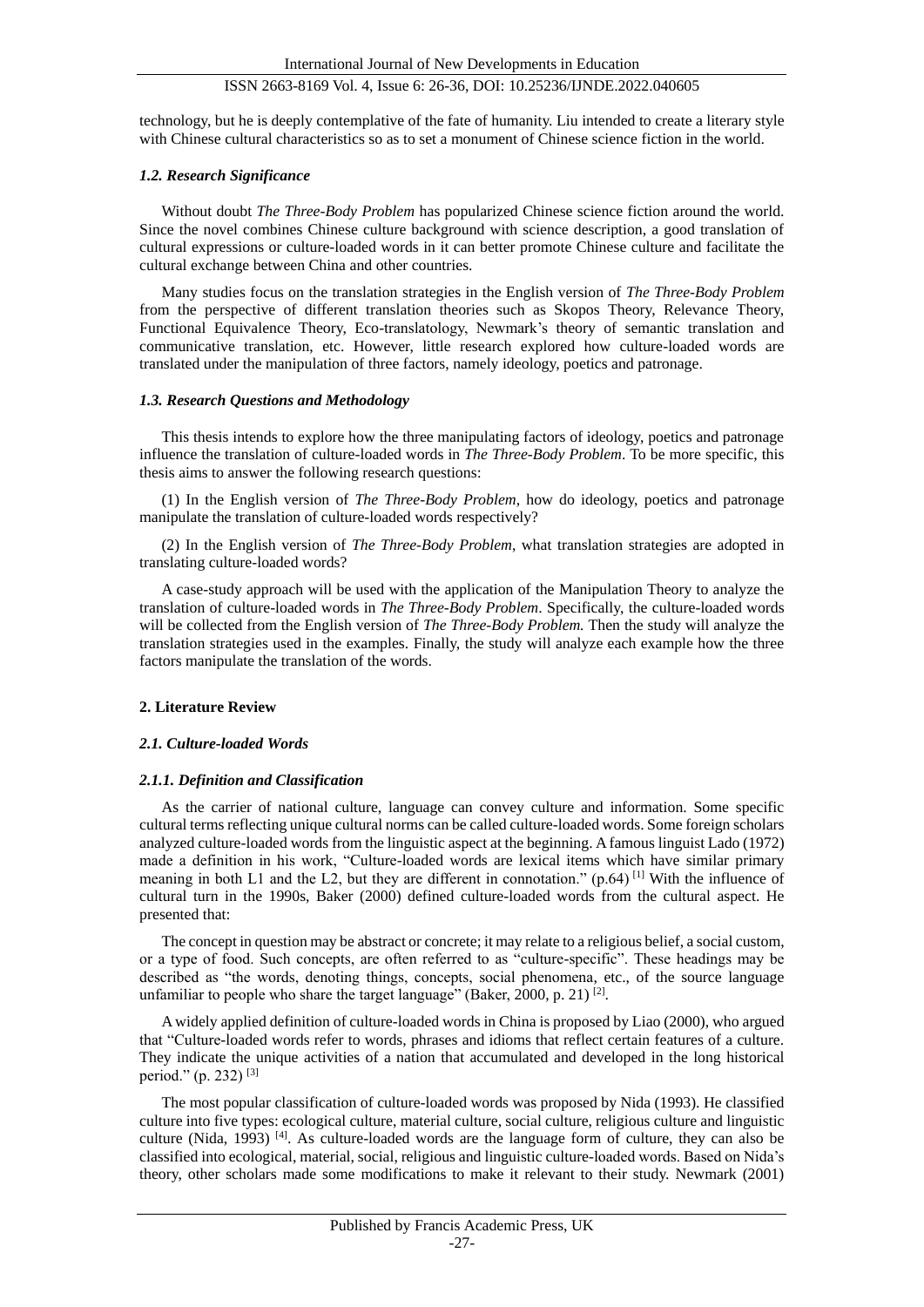categorized culture-loaded words into ecology, material culture, social culture, organization and gestures and habits. [5]

Although different scholars hold different views on culture-loaded words, there is one thing in common that culture-loaded words contain specific cultural information like history, custom, norm, lifestyle, characteristics and wisdom which is unique to a certain nation and may not have the equivalence in other nations. Small adjustment was made to Nida's theory for scholars to better conduct their research.

#### *2.1.2. Previous Studies on the Translation of Culture-loaded Words*

Foreign studies on the translation of culture-loaded words mainly concentrate on the translation strategies and their combination with other aspects. For instance, Mekheimer (2012) talked about the feasibility of English literary texts translation in Arabic and he approved of the use of culture-loaded words in literary texts to translation teaching. [6]

In China, the research on culture-loaded words has increased rapidly in recent decades. Enormous research interest can be found on this topic. Previous studies can be cataloged into two types, one focusing on translation strategies and the other focusing on translation theory. The earlier studies paid close attention to translation strategies. The first essay on it was written by Chen Xirong in 1998, named *The Translation of Culture-loaded Words from the Perspective of Functional Grammar*. He claimed that the meaning of culture-loaded words can be translated, but it's hard to preserve the cultural meaning completely (Chen, 1998). And he listed three translation strategies for culture-loaded translation: literal translation, transliteration and annotation (Chen, 1998) [7]. Yuan Lingyan (2001) suggested that the foreignization strategy is valuable, but people should also realize the importance of domestication strategies. [8]

Later, researchers tended to study culture-loaded words from different theories or by certain cases. The theories related involve Skopos Theory, Relevance Theory, Functional Equivalence Theory, and Eco-translatology, Newmark's theory of semantic translation and communicative translation, etc. Wu (2021) studied the culture-loaded words under the theory of translation shifts. By analyzing the translation conversions and translation strategies, he discovered that people can, to a certain extent, break the language and understanding barriers encountered in the foreign communication of specific cultures and improve the quality of the translation of culture-loaded words (Wu, 2021) <sup>[9]</sup>. Sun and Han (2021) discussed the translation of culture-loaded words from the perspective of Eco-translatology. And the results showed that the theory of adaptive selection in Eco-translatology and the doctrine of multidimensional transformation all provide strong support for the translatability of Chinese cultureloaded words (Sun & Han, 2021). Based on the research results, the author calls for more translators to pay attention to the dissemination and export of contemporary outstanding culture, and to focus on the overall translation ecology of cultural works in translation practice, to create "integrated adaptation" and "choice" in the constant choice of "adaptation" and "choice" so as to create translations with the best degree of "integrated adaptation and selection" (Sun & Han, 2021, p. 93)  $[10]$ .

#### *2.2. The Three-Body Problem*

The research on the translation of *The Three-Body Problem* mainly concentrated on translation strategies analysis from the perspective of different translation theories. Zhang (2019) used Relevance Theory to explore the translation methods and strategies in scientific and cultural examples in the book. And the study found that Ken Liu prefers foreignization strategy to domestication strategy, preserving the exotic flavor of the Chinese version and leaving the imagination space for readers (Zhang, 2019)<sup>[11]</sup>. Liu Han (2017) gave her analysis in the paper *On Reframing the Narrative of The Cultural Revolution in Translating The Three-Body Problem*. She analyzed the reframing approach of the English translation of this fiction, discussed the strategies employed in the translation, and also the possible motivation and impact of doing so (Liu, 2017). Through narrative reframing, the paper provided a referenceable version of the historical concept of the Cultural Revolution from a literary perspective and offers a new way of thinking about Chinese culture and Chinese literature going abroad (Liu, 2017)<sup>[12]</sup>.

In recent decades, scholars turned to analyze the translation of cultural contents in *The Three-Body Problem*. For example, Ren and Zhu (2021) explore the culture-loaded words in the book. This paper analyzes the translation strategies of culture-loaded words, using the theory of cultural translation view as a framework, so as to provide reference for future translation practice. The thesis discovers that the translator adopts a number of translation strategies such as literal translation, liberal translation, annotation, and effectively handles the culture-loaded words to achieve the cultural functional equivalence. (Ren & Zhu, 2021)<sup>[13]</sup>.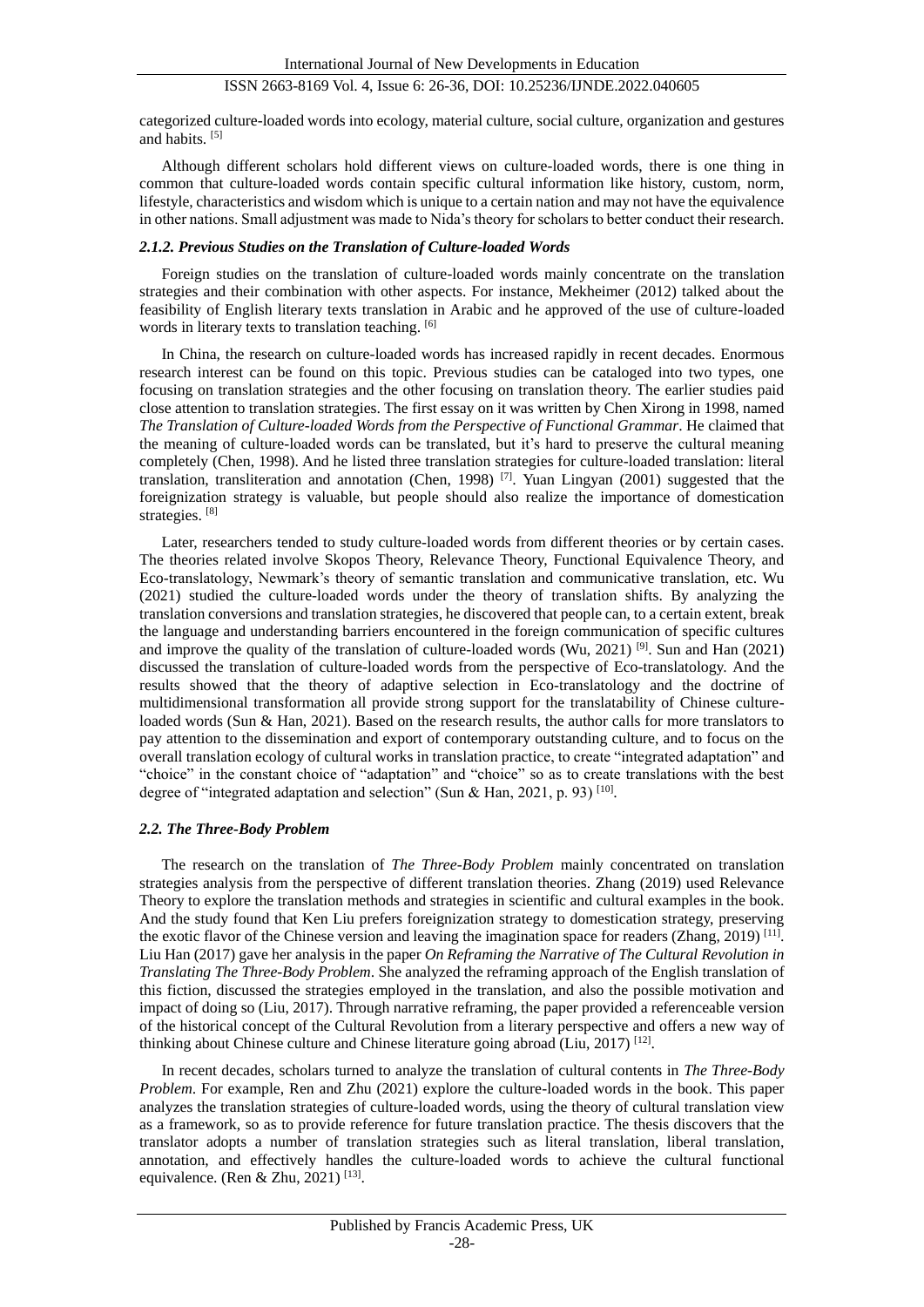Analyzing culture-loaded words in *The Three Body Problem* is a relatively new angle. Considering the high reputation of its English version in the world literature, it's worth exploring the translation of culture-loaded words in this fiction to help other Chinese literary works better translated and published abroad. Since little research has analyzed culture-loaded words in *The Three Body Problem* from the perspective of Manipulation Theory, this thesis seeks to figure out the strategies used in translating the culture-loaded words in this fiction from the perspective of Manipulation Theory so as to shed new light on culture-loaded words translation of science fictions and make a positive contribution to Chinese culture going abroad.

## **3. Theoretical Framework**

In this chapter, Manipulation Theory will be introduced as the theoretical basis of the thesis. And the three factors of Manipulation Theory, namely ideology, poetics and patronage will be elaborated one by one.

## *3.1. An Introduction to Manipulation Theory*

The emergence of Manipulation Theory dates back to the twentieth century and till now it has occupied a rather significant position in the field of cultural translation research. The traditional translation theory only paid attention to the equivalence between the original text and the translation. Equivalence was the only translation standard and the linguistic aspect of the original was ignored. The traditional school of literary translation was stuck in the dilemma of making breakthroughs, because it focused only on the translation of intra-textual factors and neglected to analyze the influence of extratextual factors on translation.

Then in 1992, Andre Lefevere (1992) claimed that translation was rewriting to the original in his book *Translation, Rewriting and Manipulation of Literary Fame*. To be more specific, he pointed out:

Translation is, of course, a rewriting of an original text. All rewritings, whatever their intention, reflect a certain ideology and a poetics and as such manipulate literature to function in a given society in a given way. Rewriting is manipulation, undertaken in the service of power, and in its positive aspect can help the evolution of a literature and a society. (Lefevere, 1992: preface)  $[14]$ .

According to his argument, translation is not an isolated act but a manipulation action. And the ideology of the translator and the society, the poetics of the target language and the patronage are the three factors that influence or manipulate the translation process.

Lefevere's manipulation theory emphasizes that translation goes beyond the transformation at the level of linguistic text and is controlled by various factors, such as the translator and the society and its culture that the translator comes into contact with. It is a creation formed in a specific social and cultural context, and it is also a rewriting formed by the translator under the control of multiple social and cultural factors. And the forms of rewriting are various which is not limited to a specific genre of text.

In the late 1990s, Lefevere and Bassnett (1998), another scholar of cultural translation, published a collection of essays, including *Translation History Culture*, in which they jointly proposed the concept of "cultural turn". This concept was forward-looking and exploratory, which not only transcended the limits of the language-mediated interaction in the translation process, but also took a broader cultural and social perspective in the interpretation of literary translation theory [15]. Bassnett and Lefevere (1998) also explicitly suggested that the way to carry out the "cultural turn" was to discover and analyze how text manipulation was carried out in the process of literary translation. In the context of translation studies guided by the concept of "cultural turn," their research focused on the cultural and historical background of translated texts, exploring the influence of the socio-political, ideological and translator's consciousness on the performance of translated texts [15]. Taking cultural studies perspective as the entry point for translation exploration not only consolidates the theoretical foundation of manipulation theory, but also brings new ideas and vitality to the field of language translation research and many schools of translation studies.

## *3.2. Three Manipulating Factors in Translation*

According to Lefevere's words, translation is not equivalent to the original and the translator is not the imitator of the writer. Instead, translation activity could be regarded as a rewriting process, manipulated by a series of elements due to the cultural difference between the target language and source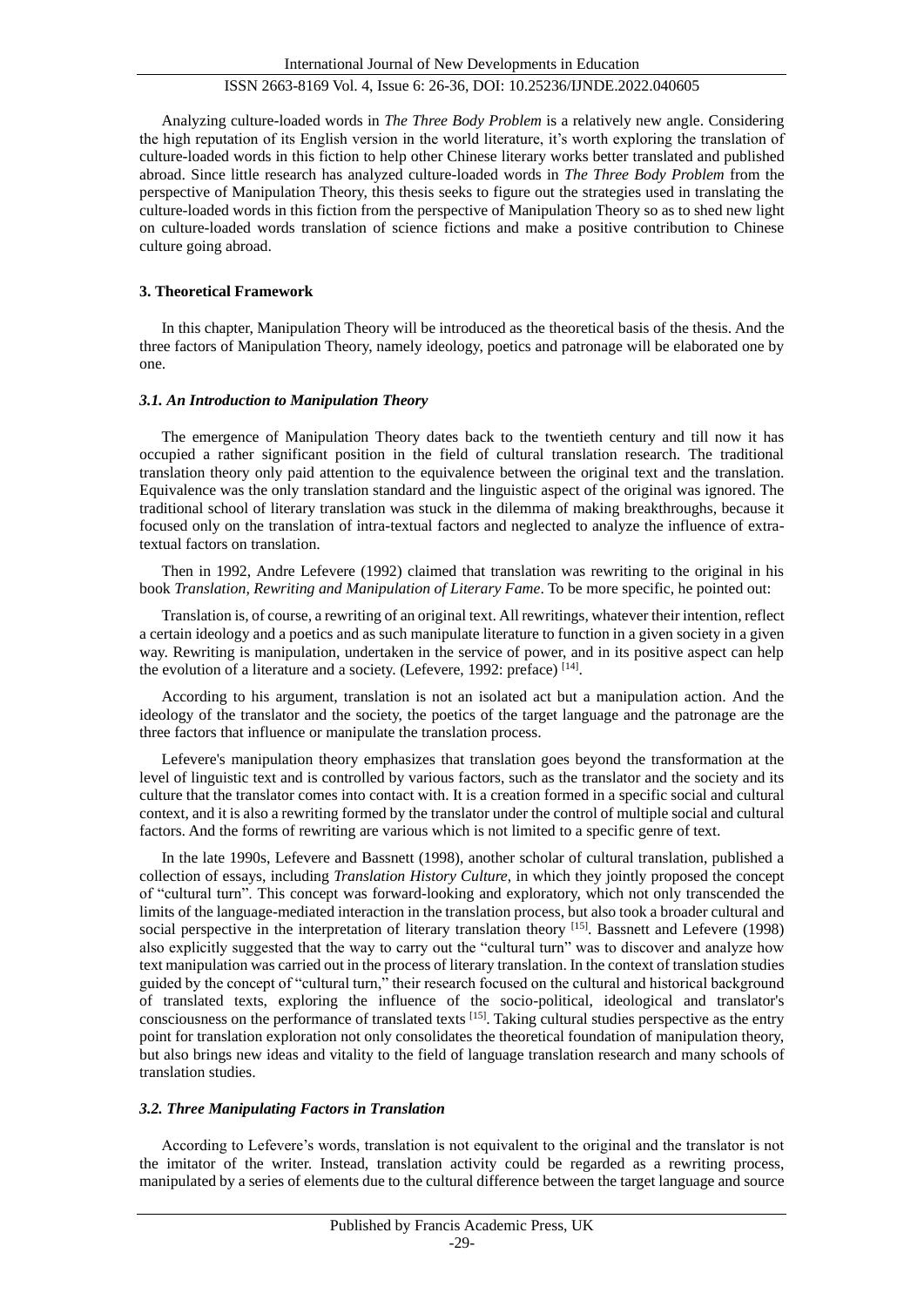language. Altogether there are three main factors: ideology, poetics and patronage.

#### *3.2.1. Ideology*

In Oxford Dictionary, the word "ideology" means "a set of beliefs on which a political or economic system is based, or which strongly influence the way people behave". Therefore, this word can represent either a political category or a personal term. And in translation studies, this term is mostly used under the political category.

Compared with other factors, ideology is the most vital one. As claimed by Lefevere (1992) believed that the translator would inevitably be manipulated by ideology in the process of translation, and the effects would eventually be reflected in his translation. Since translators live in a given culture at a given time, how they perceive themselves and understand their culture is also a possible influencing factor in translation.

Thus, he argued that patronage would also influence the ideology. Ideology was imposed by patronage like individuals or social parties and decided the translation method and the contents that the translator translated. In general, patronage can determine the ideology, and ideology will control the translation activity of the translator [14].

#### *3.2.2. Poetics*

In the dictionary, "poetics" refers to the literary or philosophical study of the basic principles, forms, and techniques of poetry, or of imaginative writing in general. There are two parts of poetics according to manipulation theory. In his book, Lefevere (1992) said that "a poetics can be said to consist of two components: one is an inventory of literary devices, genres, motifs, prototypical characters and situations and symbols; the other a concept of what the role of literature is, or should be, in the social system as a whole"  $(p, 26)$  [14]. While the first component is not directly influenced by the social system, the second component of poetics is influenced by the social ideology in which the literary system is embedded. In other words, it is more susceptible to the direct influence of factors outside the literary system. Once the environment has changed, the conceptual factor drives the translator to choose a translation theme that is more relevant to social reality. The above statement suggests that if a literary work is to attract attention, the choice of its theme must take the social system into account, and once the poetics is established, it has a significant impact on the far-reaching development of the socio-literary system. In conclusion, there are two parts of poetics: first, a combination of literary techniques, genres, themes, symbols, etc.; second, ideas about the social role literature plays or should have in the whole system.

#### *3.2.3. Patronage*

Lefevere claimed that "Patronage can be exerted by persons, such as the Medici, Maecenas, or Louis XIV, and also by groups of persons, a religious body, a political party, a social class, a royal court, publishers, and, last but not least, the media, both newspapers and magazines and larger television corporations." (Lefevere, 1992, p. 15) <sup>[14]</sup>. That is to say, patronage can be both individuals and certain groups, including political organizations and groups, companies engaged in publishing and distribution groups or literary propaganda media, etc. Patronage also contains three elements. The ideology element restricts the selection and text forms. The economic component means that writers or translators get a payback to make a living from the patronage. And the status element refers to the status that the translator complies with the requirements of patronage. Patronage has the ability to promote or restrict the writing of literary works, translation and rewriting. It constantly manipulates the translation activity and plays an important role in the translating progress, its future development, and the social position in which the translator finds himself.

In sum, Lefevere (1992) argued that translated text was not just a linguistic equivalence to the original one, but was manipulated by three main factors: ideology, poetics and patronage. Lefevere particularly emphasized the factors of ideology and poetics <sup>[14]</sup>. Ideology and poetics have a certain influence on the choice of translation methods and on the effects of translation methods through the rewriting of translations. The translation of a text implies the rewriting of the original, and these rewritings will have a peculiar reaction to poetics and ideology regardless of the intention. Manipulated by these factors, the translator revisits the source text and modifies it to make his or her rewritten contents conform to the dominant consciousness.

#### **4. The Manipulation in the English Translation of Culture-loaded Words in** *The Three-Body*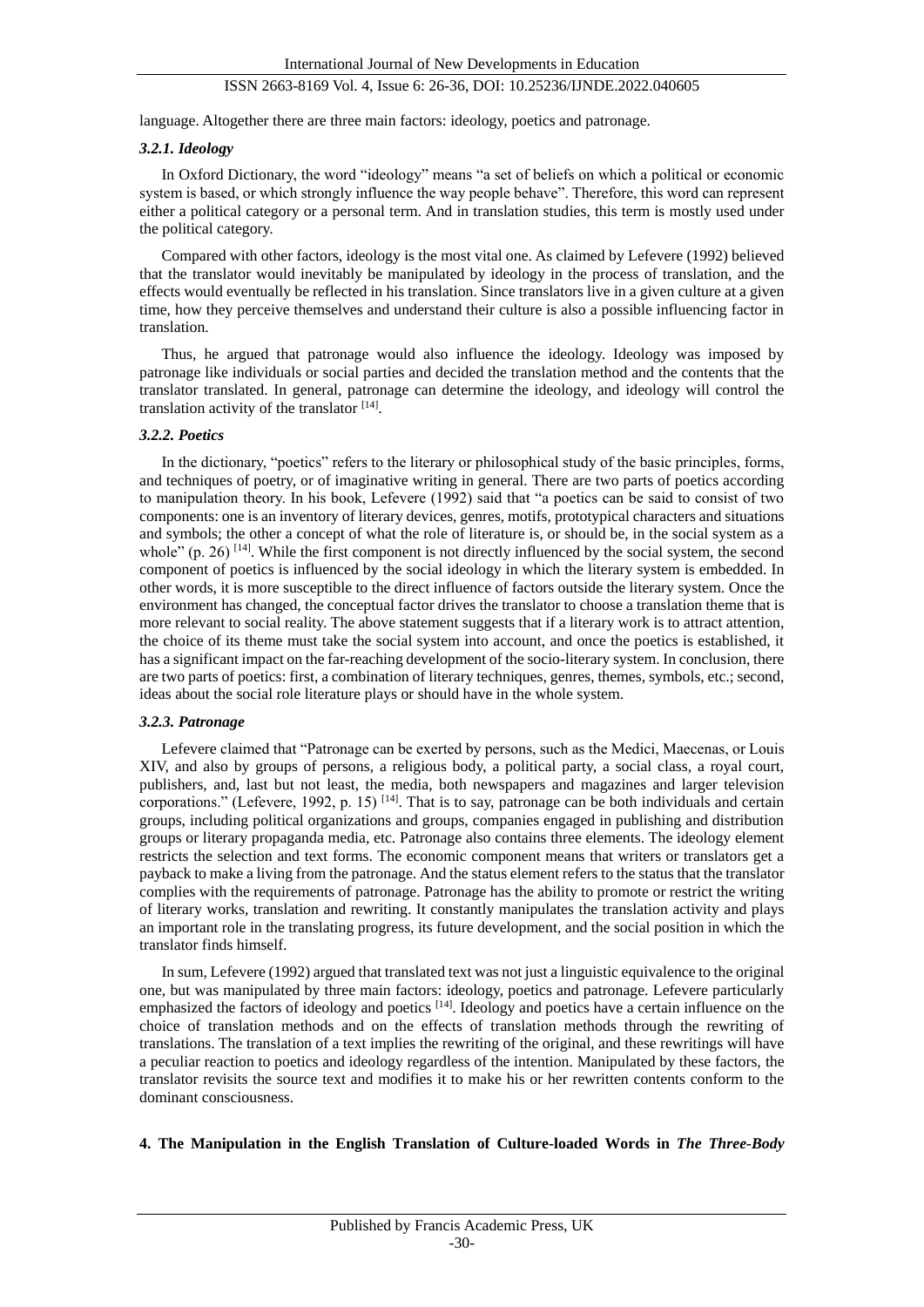#### *Problem*

This chapter will try to explore the rewriting in the translation of culture-loaded words in *The Three-Body Problem* and the translating strategies adopted by the translator Liu Ken under the manipulation of three major factors: ideology, poetics and patronage.

## *4.1. Manipulation by Ideology*

### *4.1.1. The Rewriting of Political Elements in Ideology*

As is mentioned in Chapter 1, *The Three-Body Problem* told a story that people living in Earth constantly communicated with the Three-Body civilization, but the Earth civilization was in the period of cultural revolution. Thus, a series of political elements are unavoidably included in the story, which is familiar to Chinese readers but is a new concept for readers in other countries. To make readers of the target language better understand the meaning, Ken Liu who manipulated by social ideology rewrites these political elements by amplification.

Example 1

ST: 略 (刘慈欣, 2008, p. 59) [16]

TT: At the edge of the city, on the exercise grounds of Tsinghua University, a mass "struggle session" attended by thousands had been going on for nearly two hours. This was a public rally intended to humiliate and break down the enemies of the revolution through verbal and physical abuse until they confessed to their crimes before the crowd. (Liu, 2014, p. 11)  $[17]$ 

In this excerpt, a distressing scene during the Cultural Revolution was described. Ye Zhengtai, a former professor of physics, was regarded as a representative of reactionary academic authorities and was compelled to commit his crime. "批斗会" was a special political term in a certain period in China. If the translator directly translates "批斗会" into "struggle session", foreign readers will certainly fail to understand the essence of this activity under their ideology of freedom of speech and equality of rights. Manipulated by the social ideology in the target language, the translator uses amplification to translate "批斗会" into "struggle session" and adds a sentence to explain the details. He describes the activity as a public rally full of verbal and physical violence, which implies the madness of the parades and the inequality of rights for the condemned people. In this way, his translation helps readers with different ideology better understand the cruelty of the struggle session.

Example 2

ST: 略 (刘慈欣, 2008, p. 58) [16]

TT: The more than two hundred Red Guards of the April Twenty-eighth Brigade were mere greenhorns compared with the veteran Red Guards of the Red Union, which was formed at the start of the Great Proletarian Cultural Revolution in early 1966. The Red Union had been tempered by the tumultuous experience of revolutionary tours around the country and seeing Chairman Mao in the great rallies in Tiananmen Square. (Liu, 2014, p. 10)<sup>[17]</sup>

The excerpt is extracted from Chapter 7 *The Madness Years*. This chapter describes the first half life of Ye Wenjie who also suffered a lot from the Cultural Revolution. The excerpt describes a microcosm of partisan fighting in the Cultural Revolution. People were grouped into different parties and each party was struggling and fighting with the other. The Red Union had been attacking the headquarters of the Red Guards for two days. This sentence explains the background of the Red Union, which is related to China's national condition. If the translator translates the literal meaning of the words, readers may fail to understand the madness of people and may regard them as positive figures. Since it's the first time when "大串联" and "大检阅" appear in this book, the translator, considering the ideology of the target language, translates them into "revolutionary tours" and "great rallies" respectively and adopts amplification to explain the process of these two actions. The translator describes the tour as "a tumultuous experience" implying the irrationality and madness of people. And he points out the destination of "revolutionary tours" and "great rallies" is seeing Chairman Mao at Tian'anmen Square. As foreign readers know about the status of Chairman Mao in China, it may be easier for them to understand these activities. These two words appear three times in the book. Since Ken Liu explains them at the first time, he simplifies the translation into "revolutionary tours" and "great rallies" in the following two times.

## *4.1.2. The Rewriting of Religious Elements in Ideology*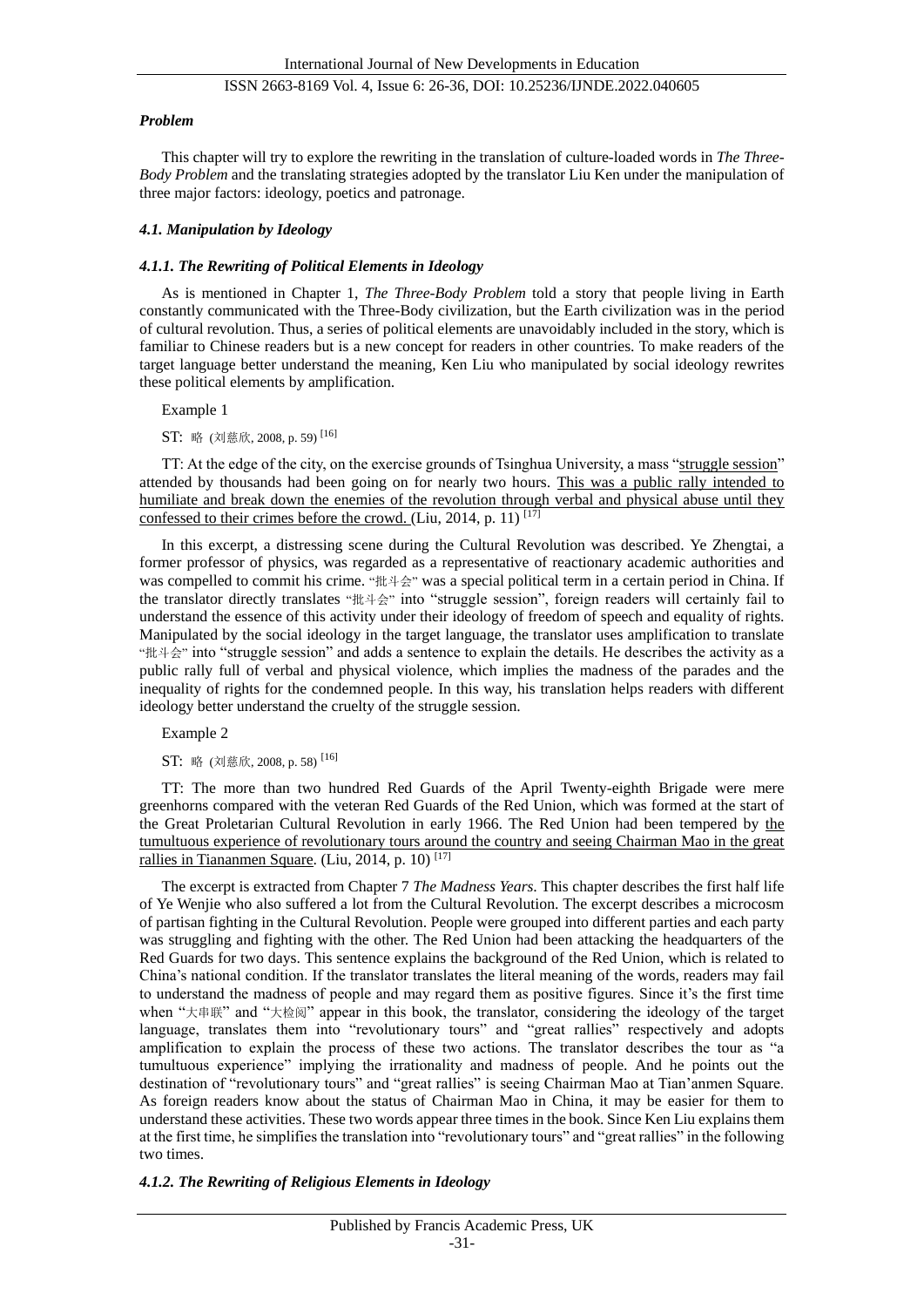Religion is also part of social ideology according to Lefevere. In the book, a couple of words and phrases are originated from three major religions: Buddhism, Taoism and Confucianism. Because some religious beliefs have become an essential part of Chinese culture, people will naturally use them in daily communication. However, readers of the target language usually regard Christianism, Catholicism and Islam as their beliefs. Apparently, the religious elements between the source language and the target language differ. When it comes to the translation of religious expressions in the text, the translator under the influence of social ideology uses transliteration and domestication to rewrite them so as to properly convey the meaning.

#### Example 3

ST: 周文王说着,抽出青铜剑,在火炬照到的地板上画出了一对大大的阴阳鱼,然后以令人目眩的速度在周围画出了六 十四卦,看上去如同火光中时隐时现的大年轮.(刘慈欣, 2008, p. 44) [16]

TT: King Wen took out his bronze and drew a yin-yang symbol on the floor, dimly lit by the fire. Then, he carved the sixty-four hexagrams of the *I Ching* around the symbol, the whole composition resembling a calendar wheel. (Liu, 2014, p. 104) [17]

"阴阳" and "六十四卦" are typical terms of Taoism. They all come from *I-Ching*. Yin and Yang are abstractions of the opposites and unity forces in the universe. It can be regarded as a symbol that shows a balance between two opposites with a portion of the opposite element in each section. It can also be used to refer to divination, because people rely on the five elements of yin and yang to predict their fortune. The 64 hexagrams of the *I Ching* are a combination of 64 trigrams to reflect 64 different matters, situations, phenomena, philosophies of life in specific environments, and the laws of nature. Since readers of the target language are not familiar with Taoism, the translator adopts a transliteration strategy to translate "阴阳" as "a yin-yang symbol" and translate "六十四卦" as "the sixty-four hexagrams of the *I Ching*". By relating them to *I Ching* and the divination symbol rather than directly translating the Taoism terms, the translator helps the readers better understand the original text.

Example 4

ST: 略 (刘慈欣, 2008, p. 59) [16]

TT: Compared to other "Monsters and Demons", reactionary academic authorities were special.

Translator's note: Originally a term from Buddhism, "Monsters and Demons" was used during the Cultural Revolution to refer to all the enemies of the revolution. (Liu, 2014, p. 12)  $^{[17]}$ 

"牛鬼蛇神" is a Buddhism term, which means various evil guys. Under the background of the Cultural Revolution, this word here refers to the enemies of the Revolution. If the translator literally translates it into "evil people", the lack of Buddhism knowledge and the difference in ideology make it difficult for foreign readers to understand the original meaning and the satire it conveys under the background. Considering the ideology of target language, Ken Liu stands in the shoes of foreign readers and adopts a domestication strategy to translate it as "Monsters and Demons", which can let readers associate with the Bible and Christianity in order to better understand the concept. Moreover, he adds a translator's note introducing the historical background to help foreign readers better understand the deeper meaning.

#### *4.2. Manipulation by Poetics*

As is mentioned in Chapter 3, poetics is the theory of literary forms and literary discourse. In the translating process, the translator will first comply to the dominant poetics of the source language. To make the literary works easily accepted by readers of the target language, translators may consider the difference in cultural background and historical and social conditions and rewrite the translation according to the poetics of the target language. This section will analyze the manipulation of poetics in the translation of culture-loaded words in *The Three-Body Problem.*

Example 5

ST:"……讲个礼貌打个招呼你还当成驴肝肺了."(刘慈欣, 2008, p. 29) [16]

TT: "I chose to be polite and stop to greet you. You're making being nice a thankless task." (Liu, 2014, p.  $83)$ <sup>[17]</sup>

"好心当成驴肝肺" is a traditional Chinese saying, referring to that one's good wish or kind intention is misunderstood and treated as a bad one. In the story, this dialogue began when Da Shi was greeting Wang Miao as they came across in the street. However, Wang said: "Are you following me? Don't you have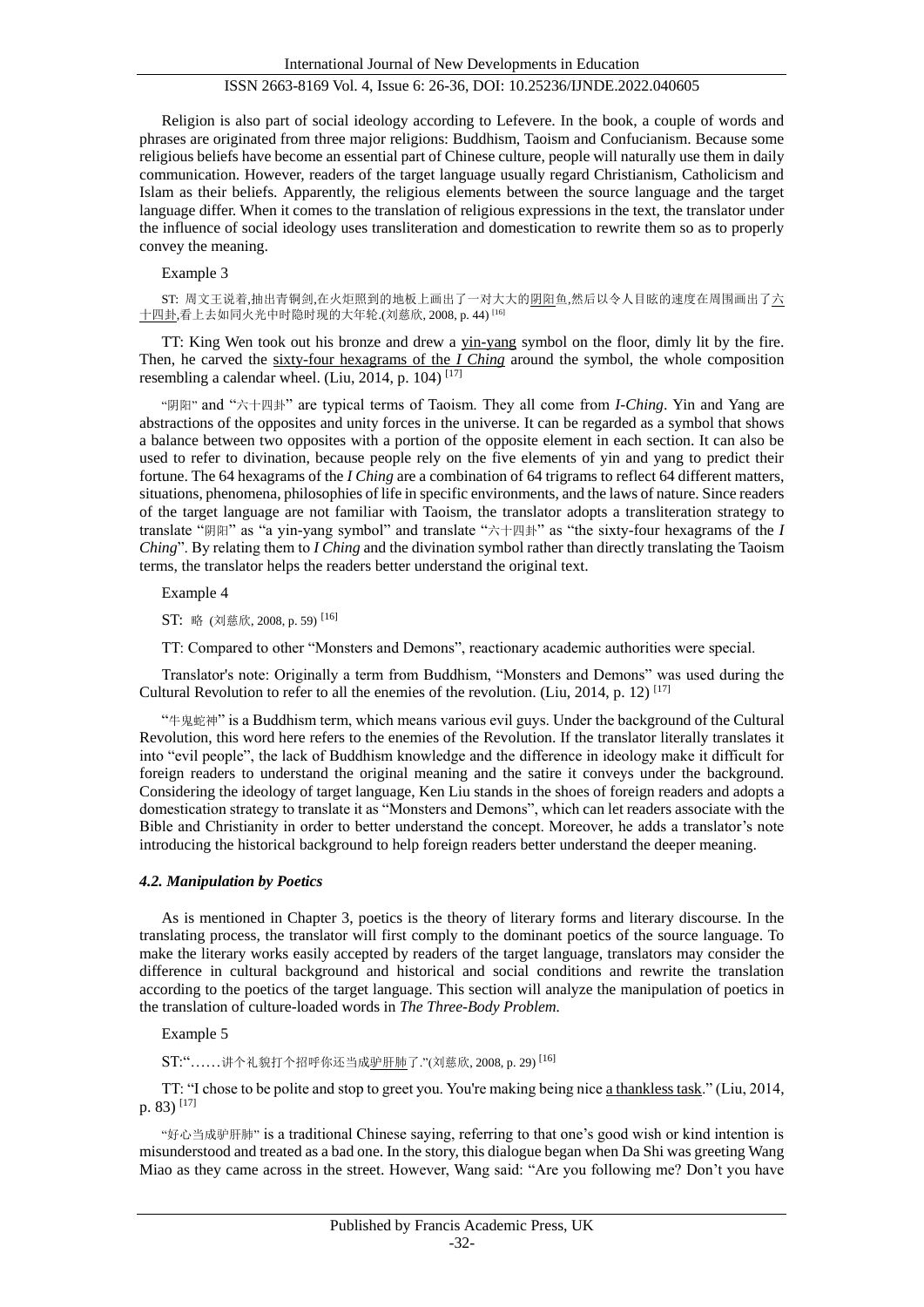anything better to do?" For Da Shi, he was misunderstood by Wang Miao and was treated with an unfavorable tone, so he used this Chinese expression as a joke to show his grievance. If the saying is directly translated, readers of the target language may have difficulties in understanding the meaning. Therefore, the translator sacrifices some of the linguistic features of the original text and adopts a domestication strategy. The translation points out the disappointment of Da Shi and the misunderstanding of Wang to take Da Shi's "good behavior" as a spying task.

Example 6

ST:"千里之行始于足下,"那人说,"关键是要找对目标."(刘慈欣, 2008, p. 183) [16]

TT: "The journey of a thousand miles begins with the first step. The key is finding the right target." (Liu, 2014, p. 259) [17]

In this excerpt, the Trisolaran Interstellar Fleet is about to begin the expedition to set out for the closest star to the Trisolaran system. The destination is approximately four light-years away, and those spaceships can reach one-tenth the speed of light. Although this is a great accomplishment, it still seems too slow for interstellar flight. The commander used this Chinese saying as his answer. This saying comes from Tao Te Ching, and is often used to describe that things are done from the beginning, starting from small things and proceeding gradually. Even if something is difficult, people will make it as long as they persist in their actions. The commander used this to represent the situation of the Trisolaran Interstellar Fleet and show their ambition of marching. Manipulated by the poetics of the target language, Ken Liu adopts a literal translation strategy to translate the original text into a similar form. The "journey" and "step" can be regarded as a metonymy to the march of the Fleet. He uses the active voice rather than the passive voice to express their ambition, which also ingeniously shows the meaning of the original text.

Example 7

ST: 一些同志现在是一叶障目,有大环境的原因,也有很多人是自以为是.(刘慈欣, 2008, p. 122) [16]

TT: Some comrades cannot see beyond the ends of their noses, possibly because of the greater political environment, possibly because of their arrogance. (Liu, 2014, p. 177)<sup>[17]</sup>

This excerpt comes from Chapter 14 *Red Coast III*, which talks about the arguments and decisions made in executing the plan to search for the possible existence of extraterrestrial intelligence called "Red Coast Project". And this sentence criticized comrades who disapproved of the project in order to show the importance and foresight of the plan. "一叶障目" means that one's eye is blocked by a leaf, referring to someone who is confused by a partial or temporary situation so that he can't recognize the whole picture or essence of things. If the idiom is directly translated, the deeper meaning can't be understood by readers in foreign countries, nor can the allegory as a poetic feature be conveyed. In order to let foreign readers understand this idiom, the translator manipulated by poetics in the target language uses idiomatic translation to domesticate the translation. "See beyond the end of one's nose" is also a frequently used English proverb, meaning someone lacks foresight, envisioning only immediate events or problems. By the compromise between the poetics of the original language and target language, the deeper meaning of the original is conveyed and more suitable for foreign readers to understand.

#### Example 8

ST: 如果宇宙中真的还有其他的人和社会,那也很好嘛,旁观者清,千秋功罪,可真的有人评说了.(刘慈欣, 2008, p. 126) [16]

TT: How wonderful it will be if the universe really contains other intelligences and other societies! Bystanders have the clearest view. Someone truly neutral will then be able to comment on whether we're the heroes or villains of history. (Liu, 2014, p. 182)  $[17]$ 

This excerpt also comes from Chapter 14. Here the sentence shows an outlook of the Red Coast Project to wish a good result of the plan. "旁观者清" comes from *Old Books of Tang*. It means a bystander sees the same thing more clearly and comprehensively than the person concerned. The full idiom is "当 局者迷,旁观者清" which use antithesis as the poetic element in the original language. However, considering the genre of this story and poetics in the target language, the translator chose a direct and distinct way to translate it. Literal translation method is used and poetics in the original language is rewritten so as to make foreign readers understand what the author tries to convey without difficulty.

#### *4.3. Manipulation by Patronage*

According to Lefevere's theory, patronage is also an important manipulation component in the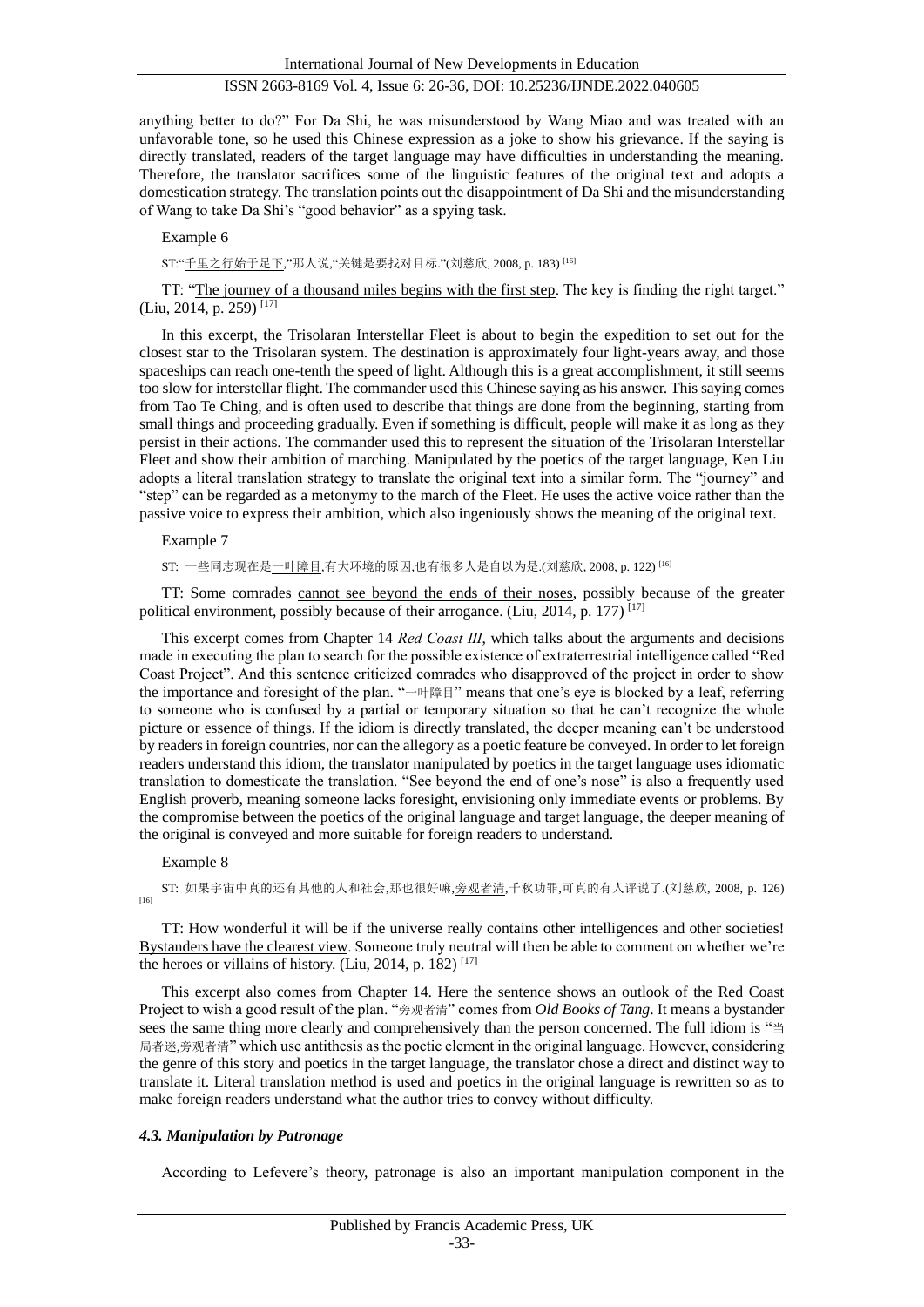translation process. From the contents and styles of the source text to the selection of translation methods, the whole translation process can be manipulated by patronage. This section will analyze the manipulation of patronage in the English version of *The Three-Body Problem*.

The Chinese version of *The Three-Body Problem* was first serialized in *Science Fiction World* in 2006. In 2008, it was published as a standalone book and has become one of the most successful science fiction novels in recent decades. Over the years the novel received the Chinese Science Fiction Yinhe Award and many others. Suffice it to say that *The Three-Body Problem* is the most popular sci-fi novel in China at that time. However, most English-speaking science fiction readers knew little about the Chinese science fiction, because most Chinese science fiction novels had not been translated into English yet. In the past few years, only some short science fiction was translated by volunteers or renowned American science fiction writers. China's science fiction hasn't been a hot topic in the conversation of Western scifi fans before *The Three-Body Problem*. The success *The Three-Body Problem* has achieved among English-speaking sci-fi fans owns to the patronage's support and efforts from Tor Books and Ken Liu's editor Liz Gorinsky.

Tor Books is the primary imprint in New York City, publishing science fiction and fantasy books. Owing to the sheer scale and authoritative status of Tor Books, the press successfully opened a door for Ken Liu's English version of *The Three-Body Problem* going into the English science fiction market.

When asked why Tor Books took the risk to publish the English version of *The Three-Body Problem*, Ken Liu's editor, Liz Gorinsky said that this book is an epic science fiction story which gives an insight into Chinese history. It covers from recent history to upwards five hundred years in the future, and adventures far to the galaxy. And this kind of story does not exist in western culture. Although this book requires time and attention to be understand, the reviews received so far have been extremely positive. Thus, it can be known that the major purpose of Tor Books and Liz Gorinsky introducing *The Three-Body Problem* into the western world is to meet readers' curiosities about Chinese culture.

For this purpose, in the process of translation, Ken Liu rewrites some of the culture-loaded words by adding more than 30 footnotes and extra information to the translated text, even though he said that "I've tried to keep the number of explanatory footnotes to a bare minimum by, wherever possible, filling in the necessary knowledge for non-Chinese readers by the judicious addition of a few informational phrases in the text." (Liu, 2014, p.397) Footnotes are added in order to show foreign readers more about the Chinese cultural background. And the description in the footnotes is so clear that it can be easily understood by English-speaking readers. Thus, it can be concluded that these footnotes are aimed at better conveying the Chinese cultural background and the rewriting is the result of the manipulation from patronage.

Example 9

ST: "二斤爆肚,一瓶二锅头!"大史喊道,头也不抬,显然对这儿很熟悉了.(刘慈欣, 2008, p. 94) [16]

TT: "Two orders of quick-fried tripe, and a bottle of er guo tou!" Da Shi shouted, without even looking up. He was obviously a regular here.

Translator's Note: Er guo tou is a distilled liquor made from sorghum, sometimes called "Chinese vodka." (Liu, 2014, p. 131)<sup>[17]</sup>

Example 10

ST:"你好,我是墨子."他自我介绍道.(刘慈欣, 2008, p. 102) [16]

TT: "Hello," the man said. "I'm Mozi."

Translator's Note: Mozi was the founder of the Mohist school of philosophy during the Warring States Period. Mozi himself emphasized experience and logic, and was known as an accomplished engineer and geometer. (Liu, 2014, p. 140) [17]

Example 11

ST: "不行!"周文王断然说道,"我也是勉强吃饱,要保证我能走到朝歌,而不是你."(刘慈欣, 2008, p. 39) [16]

TT: "Absolutely not." King Wen's tone brooked no disagreement. "I barely have enough for myself. We must guarantee that I make it to Zhao Ge, not you."

Translator's Note: Zhao Ge was the capital of Shang China, where King Zhou held court. (Liu, 2014, p. 97) [17]

In these examples Ken Liu used annotation to clearly introduce the related Chinese cultural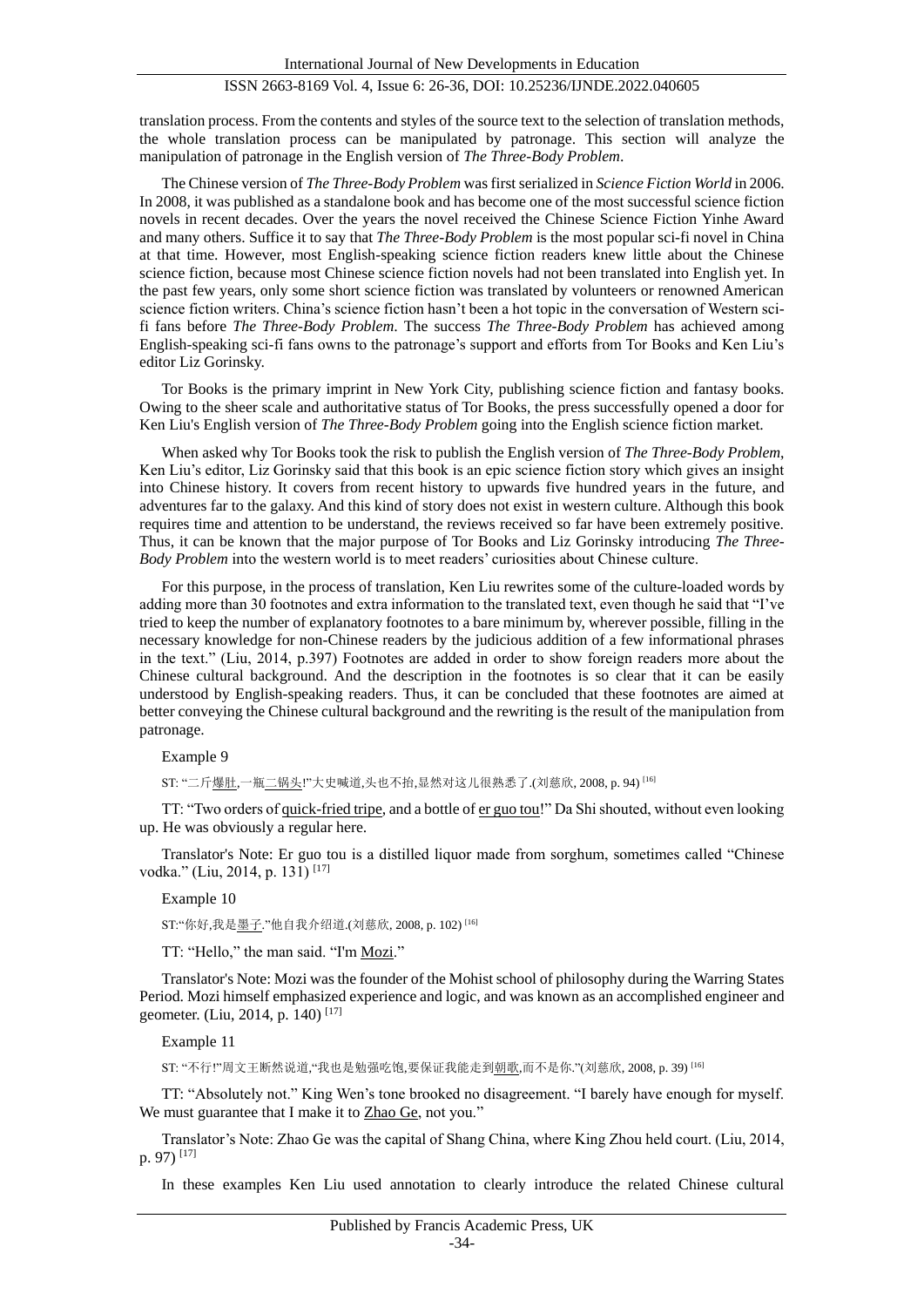International Journal of New Developments in Education

## ISSN 2663-8169 Vol. 4, Issue 6: 26-36, DOI: 10.25236/IJNDE.2022.040605

background to western readers. To be more specific, in Example 9, the first word "爆肚" was translated into "quick-fried tripe". The translator didn't use annotation for this word because "quick-fried tripe" was widely accepted by readers of the foreign countries. Many recipes and Chinese restaurants translate it in this way. However, readers may not know "二锅头", so the translator uses pinyin of the word and adds a footnote to explain the meaning—a well-known kind of liquor in China. In Example 10, this dialogue happened when Wang Miao entered the virtual game of *The Three Body*, coming across the scientist and ideologist Mozi in Civilization number 141. The setting of the character Mozi in the game is based on ancient China history. Therefore, adding a footnote to provide relevant background information of Mozi can help foreign readers combine it with the plot; otherwise, they may not figure out the foreshadowing of the character's name without his historical background. In Example 11, "朝歌" is the capital city of Shang Dynasty, so it also has special meaning to King Zhou for the destination of the journey if related to the history of Shang Dynasty. The footnote complements the background knowledge of "朝歌" and lets foreign readers understand the cultural setting of this civilization in game.

## **5. Conclusion**

## *5.1. Major Findings*

Thanks to the popularization of the English version of *The Three-Body Problem*, Chinese science fiction has established a good reputation in the world. The wonderful scientific description combined with Chinese culture and history as well as the authentic translation have attracted lots of science fiction fans in English-speaking countries. A couple of studies have analyzed the English translation of *The Three-Body Problem* with translation theories. However, few studies focused on the translation of culture-loaded words from the perspective of Manipulation Theory. Therefore, this thesis analyzes how the three manipulative elements, namely ideology, poetics and patronage, manipulate the translation of the culture-loaded words and how the translator adopts translation strategies in the rewriting process to bridge the differences between the source language and target language. The major findings of the thesis are as follows.

Firstly, from the perspective of ideology, manipulated by ideology, the translator rewrites the cultureloaded words that contain political elements and religious elements. Strategies such as amplification, transliteration and domestication are used to overcome the differences in the political and religious background between the source text and target text and better convey the meaning of the original.

Secondly, from the perspective of poetics, poetics manipulates the translation of culture-loaded words such as idioms, old sayings and proverbs, etc. Domestication, idiomatic translation and literal translation are adopted to let readers taste the flavor of the original.

Thirdly, from the perspective of patronage, as an external power, patronage manipulates the translator into better introducing Chinese culture to English-speaking readers. Thus, Ken Liu uses many extra notes to clearly describe Chinese culture, thus giving foreign readers a glimpse of Chinese culture.

## *5.2. Limitations and Implications*

The thesis has two major limitations. Although the Manipulation Theory has defined the three factors, the demarcation among the three is not quite clear. In other words, the translation of culture-loaded words can be manipulated by two or more factors. For instance, some culture-loaded words on religion translated with footnotes can either be regarded as the manipulative result of ideology because foreign readers lack the religious background or the result of patronage because readers are curious about Chinese culture and the translator adds the explanatory footnotes to meet the patronage's expectation. Another limitation is that the analyses in Chapter 4 is not systematic enough, because the thesis analyze the some examples rather than all the translation of culture-loaded words in the story.

There are two implications for further studies. First, researchers should give a clearer division of the three manipulative factors. In addition, further studies may use quantitative research methods to make a comprehensive study of culture-loaded words in *The Three-Body Problem*.

## **References**

*[1] Lado, R. (1972). Teaching English as a Second Language: Patterns of Difficulty in Vocabulary. New York, NY: Mcgraw-Hill Companies Inc.*